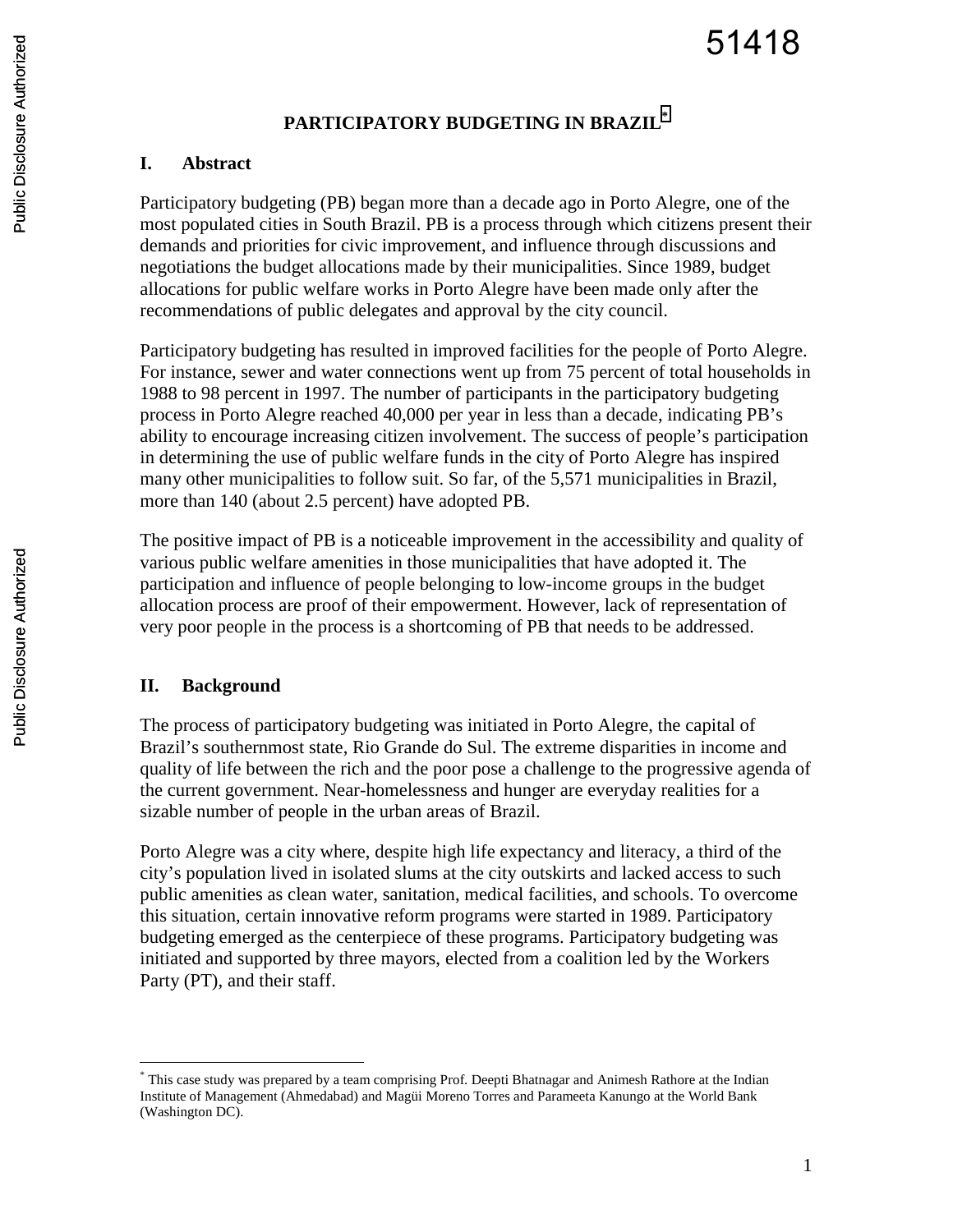#### **Box 1: The Process of Participatory Budgeting**

Participatory budgeting involves three parallel streams of meetings: neighborhood assemblies, "thematic" assemblies, and meetings of delegates for citywide coordinating sessions.<sup>1</sup> These meetings continue throughout the year. The first stream discusses fund allocations among 16 districts or neighborhoods of the city for the usual departmental responsibilities, such as water supply and sewage, street paving, parks, and schools. The district-based meetings begin with 16 "great assemblies" in public places, including union centers, gyms, churches, clubs, and even a circus tent.

The city government's "Presentation of Accounts" from the previous year marks the beginning of events every year. The government also presents its investment plan for the current year, as decided in the previous year's meetings. Then a debate starts for the next year. The debates continue for nine months, and each district gives two sets of rankings, one set for requirements within the district (such as pavement, school construction, or water lines), and the other set for efforts which affect the whole city (such as cleaning up the beaches). A public debate decides the criteria for allocating investment budget among districts. These criteria can be population, an index of poverty, a measure of shortages (such as a lack of pavement or the lack of a school), the assigned priorities, and so on.

Community representatives, usually from low-income districts, decide upon the allocation of resources through PB. Each city adopts different formats to determine investment criteria; to select community representatives; and to deal with the city government, its bureaucracy, and the city councilors. Usually, the community representatives determine the investment priorities together. Priority is given to progressive distribution of the resources, regardless of individual representatives' demands, so that poorer areas receive more funding than the well-off ones. The decisions of PB participants mostly affect decisions on infrastructure investment.

Currently, more than 140 (about 2.5 percent) of the 5,571 municipalities in Brazil have taken up PB. Over the years, resources allocated through PB have increased. However, PB grants vary from one city to another.

#### **III. Impact/Results**

 $\overline{a}$ 

The process of participatory budgeting has brought substantial changes in Porto Alegre. Although difficulties arising out of a troubled economy intensified poverty and unemployment problems in all Brazilian cities, the condition of poor people in Porto Alegre improved in certain respects. For instance, new public housing units, which sheltered only 1,700 new residents in 1986, housed an additional 27,000 in 1989. Sewer and water connections in the city of Porto Alegre went up from 75 percent of total households in 1988 to 98 percent in 1997. The number of has schools quadrupled since

<sup>&</sup>lt;sup>1</sup> Studies have shown that participants in the 16 district assemblies and delegates to the regional councils are drawn disproportionately from the poor, although participation in the thematic (ministerial) groups involves more professionals, technocrats, and middle-class people (Goldsmith 1999).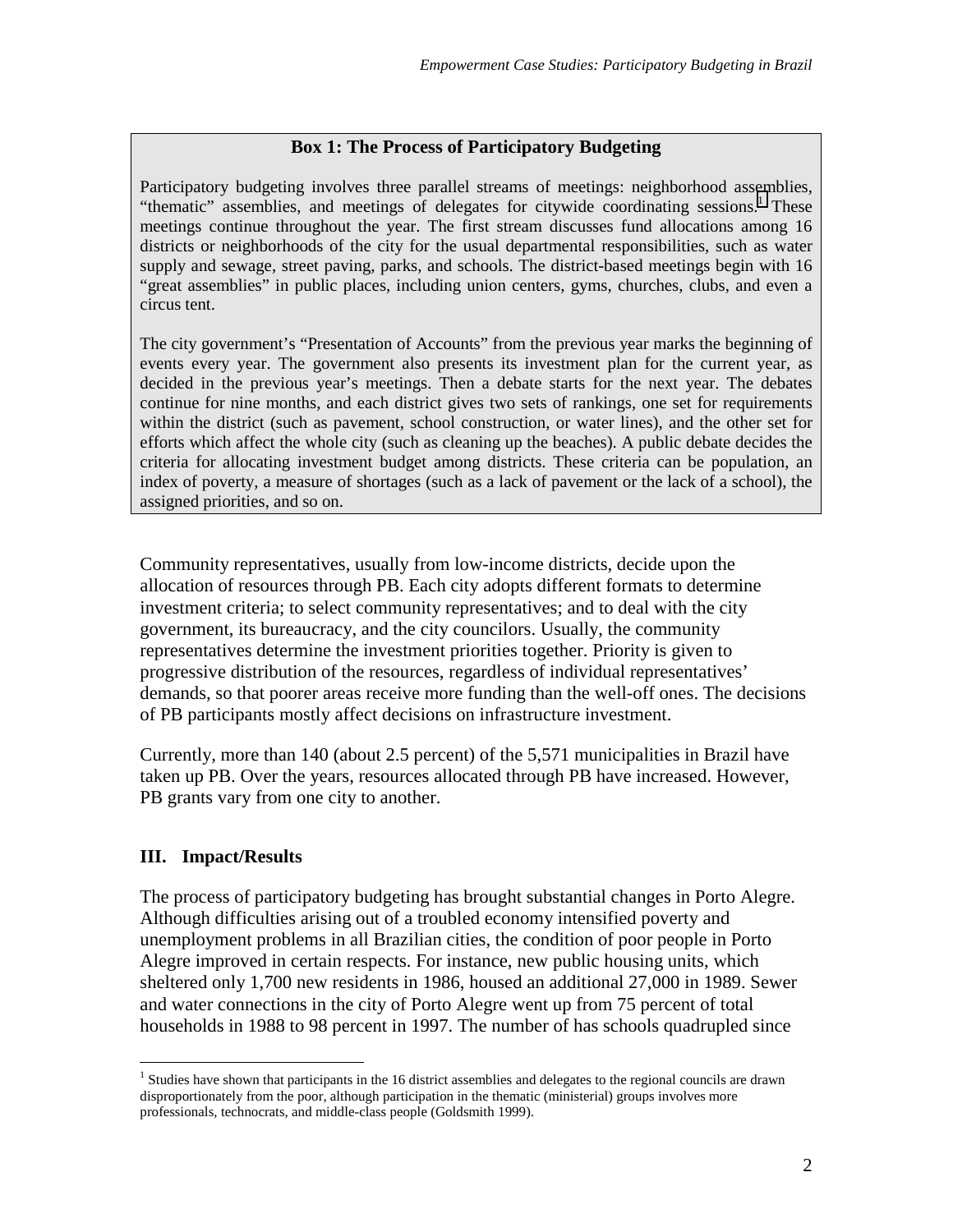1986. Porto Alegre's health and education budget increased from 13 percent in 1985 to almost 40 percent in 1996.

The share of PB in total budget allocations has increased considerably. In Porto Alegre, for instance, 17 percent of the total budget was allocated through PB in 1992; this share grew to 21 percent in 1999. In Belo Horizonte, half of the city's local investment resources, about US\$64 million, was allocated after PB in 1999. $^2$ 

An indicator of PB's success is the enhanced level of participation. The number of participants in Porto Alegre grew from less than 1,000 per year in 1990 to more than 16,000 in 1998, to about 40,000 in 1999. Participation is not just restricted to the middle class or the conventional supporters of the Workers Party. People from low-income groups also take an active part in the process.

This transparency and accountability mechanism has created a healthy tension between the administration and the citizens. Citizens' participation ensures more people-oriented budget allocation decisions and their timely implementation.

## **IV. Key Elements of Empowerment**

### *Information*

Information disclosure through meetings involving public representatives has facilitated a learning process that leads to a more active citizenship. Citizens have become aware of new possibilities, and this has helped them to decide on civic matters influencing their everyday lives. This awareness has helped citizens challenge the domination of authorities over the allocation of public resources.

### *Inclusion/Participation*

The primary empowering aspect of participatory budgeting is the participation of lowincome segments of the population and their influence on the decision-making process. PB has encouraged the active participation of various segments of civil society in a process that earlier involved only the elected representatives. While allocating resources, PB gives priority to the needs of the poor, who constitute a majority of the population.

According to the official estimate, about 40,000 citizens of Porto Alegre participated in public meetings to allocate about half the city budget in 1999. Hence, the citizens held a considerable responsibility for governing the city of 1.3 million inhabitants.

The participants in the 16 district assemblies and the representatives at regional councils come disproportionately from the poor, although in "thematic" (ministerial) groups, more participants are professionals, technocrats, and middle-class people. To encourage participation in district-level elections, the number of delegates is kept proportional to the

 $\overline{a}$  $2$  Goldsmith (1999).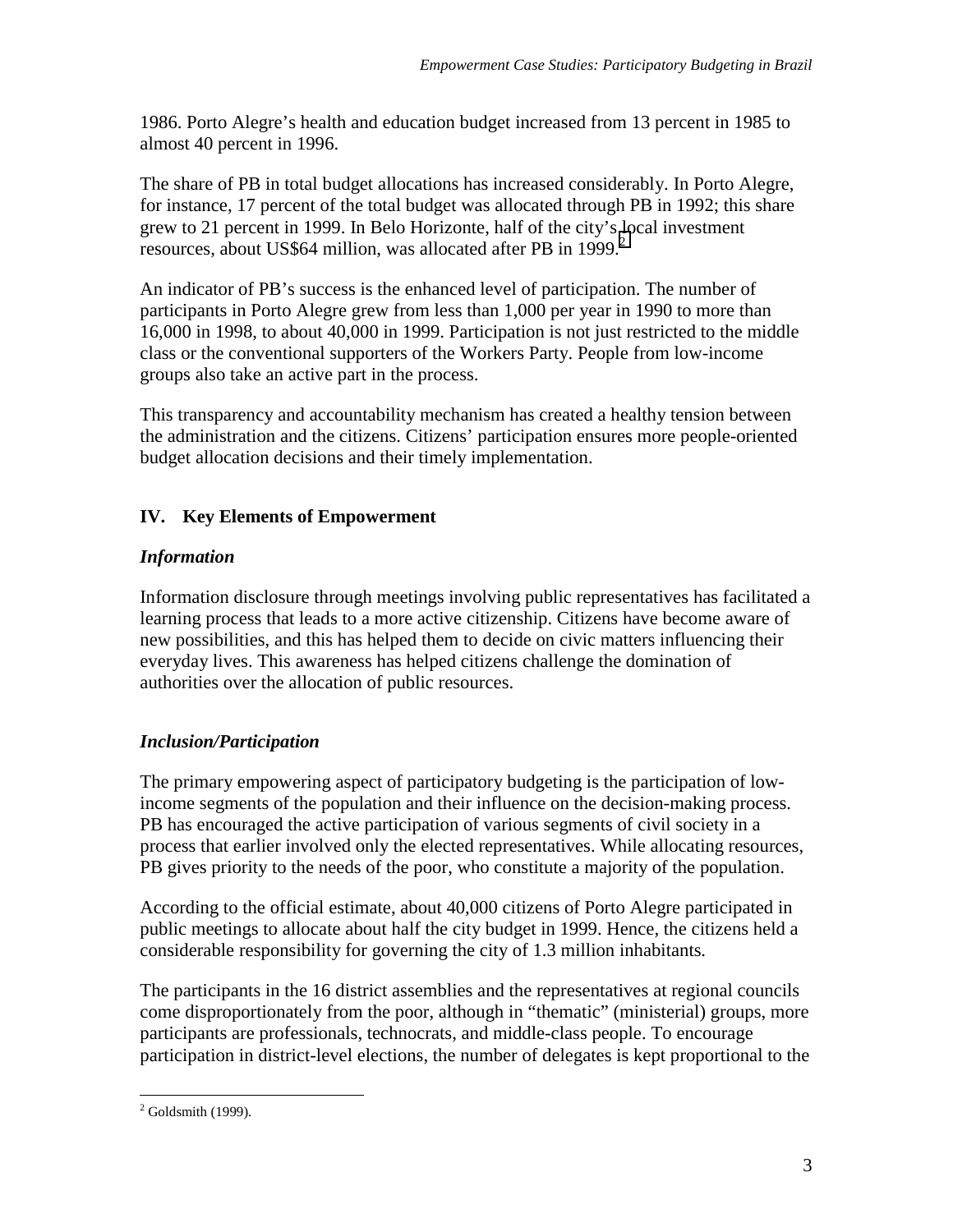number of neighborhood participants attending the meeting in which the elections take place.

PB includes citizens whether they support the Workers Party or not, which is contrary to the conventional approach of other major parties. As a result, the PT government is able to consistently get its budget proposal passed by the city council, in which conservatives are still the majority.

### *Accountability*

Transparency remains the core of participatory budgeting, even though the procedures might differ from one municipality to another. To initiate the discussion on the priorities of each region, the administration must share its economic and financial position with the people. While establishing the relationship between the administration and the citizens, it is made clear that popular demands cannot exceed the financial resources of the municipal administration. PB has provided a platform from which the poor can put forth their demands and know the status of the work that was promised to them during the previous year. Participatory budgeting thus represents a shift from the culture of "clientelism," which tends to serve a selected few in society. The involvement of more people, the poor in particular, has enhanced transparency in budgeting. The authorities have to give adequate consideration to public opinion. Ongoing interaction with and constant pressure from the public promotes accountability in the system.

Elections are held at the district level to select the public delegates. The selection of delegates is clearly affected by their involvement and the quality of their participation in neighborhood meetings, their presentation of local issues and demands, and their image in the locality. In case of delays in implementation of public projects in a given locality, delegates can be held accountable, and they can lose public support.

# *Local Organizational Capacity*

In various localities, local community groups are formed to raise their demands and influence budget decisions through their representatives. The public representatives are expected to demand that budget allocations be based on important community considerations, rather than any individual interest. The influence of broadly based local groups on the city councils seem to be reducing the hold of a few powerful people that generally prevails in public administration.

# **V. Issues and Lessons**

### *Challenges*

• While low-income groups reportedly influence the allocation of a portion of public funds, apparently the "very poor" are left out of the process. The challenge is to ensure the involvement of the very poor in PB.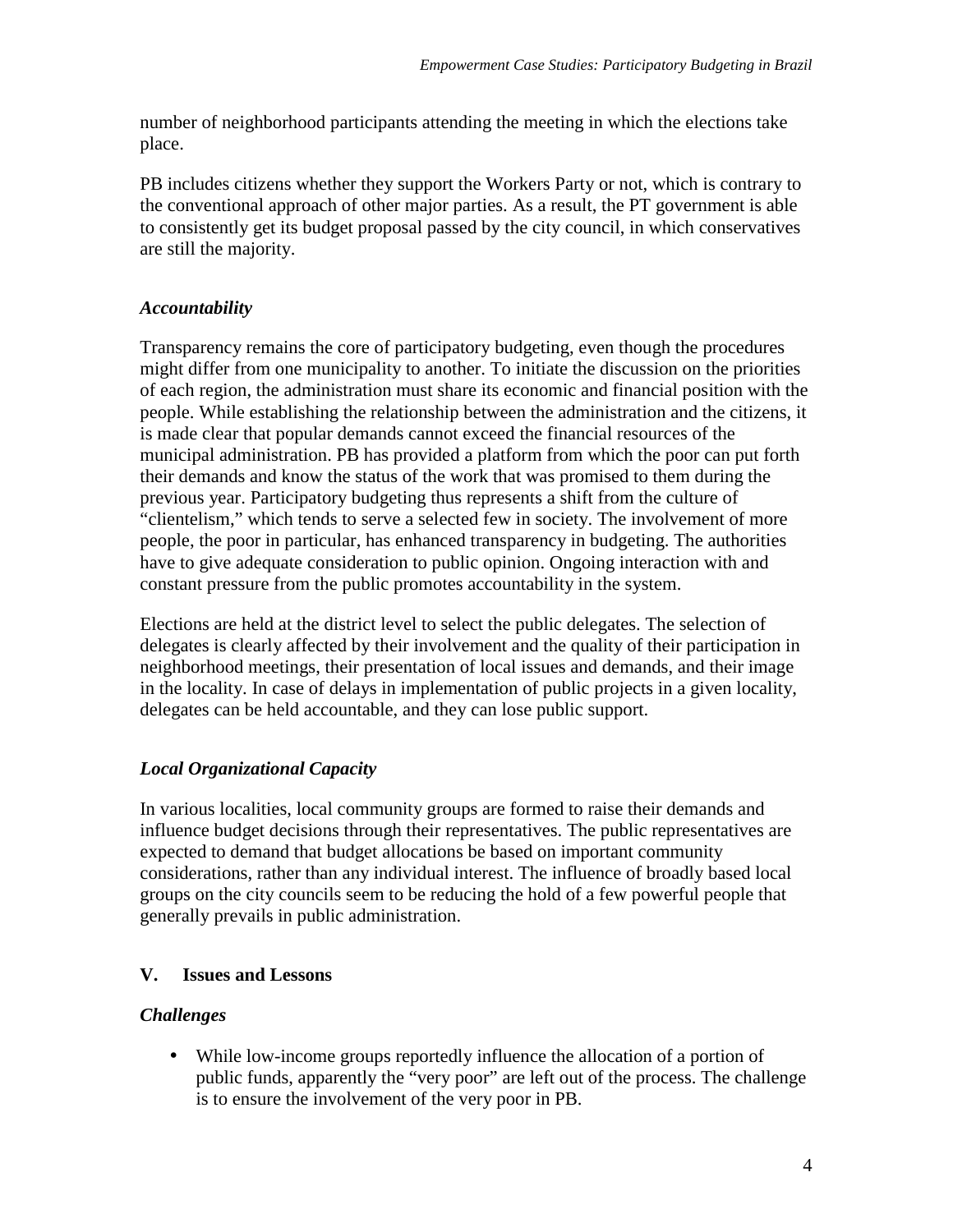- The "clientelism" that existed earlier in municipalities and that served only a few influential and affluent groups of people still exists in some places. This is a result of lack of transparency and accountability, because these functions are not uniform across various cities.
- Financial resources for PB are limited, which restricts the scope of budget programs.
- Because low-income groups were involved in community struggles earlier, their representatives continue to dominate the community discussion process. Increasing the participation of underrepresented groups, such as the very poor and young people, poses a challenge.
- It has been observed that communities are less likely to participate once their demands are met.
- The slow progress of public works can be frustrating for the participating public, and can inhibit PB's promotion in other places.
- Because of differences in PB processes in various municipalities, it becomes hard to define the standard roles of government and PB, which can affect the diffusion and adoption of PB in other regions.
- Sometimes the leadership of budget meetings tends to shift from executive branch officials toward citizens and their elected delegates. This can bring about a shift in budget priorities in ways unforeseen by the mayors or their staffs, who emphasize that, for honest and effective participation, it is necessary to recognize that, at some level, allocation decisions are zero-sum games—for example, a choice between more childcare and less pavement.
- Local newspaper and television supported privatization rather than public initiatives such as PB. However, active participation, radio broadcasting, and a prolonged struggle helped residents of Porto Alegre convince the city council to favor PB proposals.

### *Key Factors for Success*

- Processes such as participatory budgeting can have a significant impact in regions with high disparities in income. Through a platform such as PB, the poor can put forth their needs and obtain access to facilities or services that the other groups already have. The participation and involvement of the poor can help to focus public welfare works on less developed areas.
- The Porto Alegre example suggests that: (1) initially, local citizens can be involved in the allocation of a small part of the city's total budget, and (2) over time, more of the city's budget can be allocated through public participation. The increase in the amount of funds allocated through PB in Porto Alegre reflects the growing power of citizens to decide civic matters that affect them directly.
- There are claims that PB is not reaching the very poor in Porto Alegre, but it is accomplishing an important goal by moving resources to segments earlier deprived of government attention. This experience points to a step-by-step approach in implementing PB projects, which can start with low-income groups and move to the very poor in the next phase.